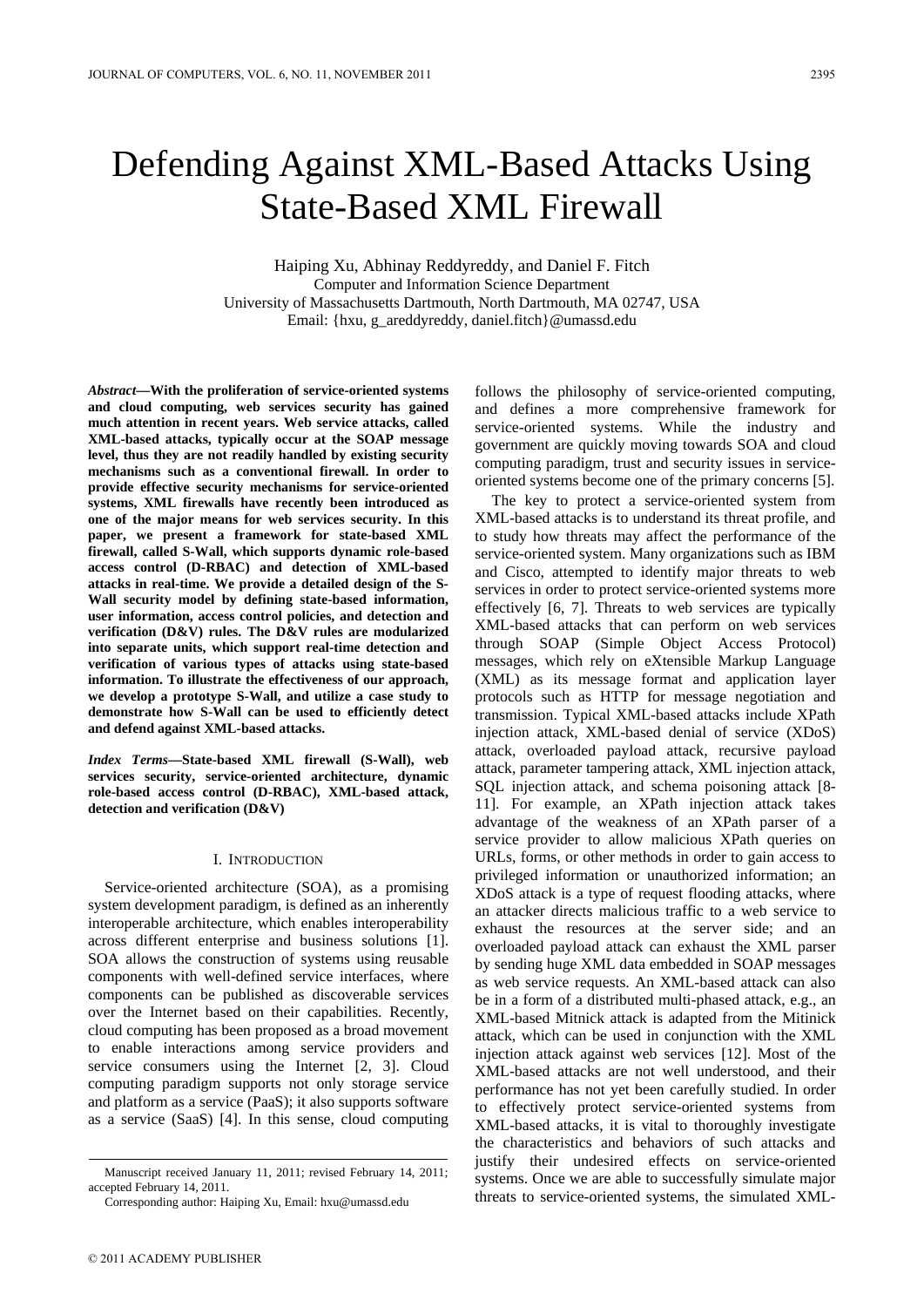based attacks can be used to evaluate the effectiveness of security mechanisms for service-oriented systems. Thus, effective simulations of major XML-based attacks such as XPath attack, XDoS attack, and overloaded payload attack, are necessary efforts for justifying the usefulness of our proposed security mechanism.

Since XML-based attacks can be initiated as request/response traffic using HTTP protocol that is typically not blocked by a conventional firewall, conventional firewalls are not sufficient for protecting service-oriented systems from XML-based attacks. The most commonly used conventional firewalls are package filtering firewalls, stateful inspection firewalls, and application level firewalls [13]. A packet filtering firewall only restricts IP addresses or TCP ports recorded in an IP table; however, the port 80 reserved for HTTP and SOAP traffic is typically not blocked on a server where web services are deployed. Thus, a web service invocation can easily pass a packet filtering firewall. On the other hand, a stateful inspection firewall can keep track of TCP/IP connection states and take actions accordingly, but it does not look into packet contents. Similarly, an application level firewall only blocks those suspicious network traffics with protocols that might be used by an attacker. For example, an application gateway for an FTP server can be configured only to accept FTP traffic and reject all packets using other protocols. Therefore, both stateful inspection firewalls and application level firewalls are not capable of detecting XML-based attacks (e.g., an overloaded payload attack), which are embedded in XML-based messages [14, 15].

Many security standards have been developed for protecting web services, but they are still vulnerable to a variety of attacks such as an XDoS attack. Lack of effective security mechanisms for web services is one of the major reasons why some organizations hesitate to adopt service-oriented technologies despite their many advantages. In this paper, we introduce an approach to defending against XML-based attacks at the application level using a state-based XML firewall, called *S-Wall*. Our approach supports dynamic role-based access control (D-RBAC) for users and detection of XML-based attacks in real-time. The design of the S-Wall security model introduced in this paper is based on a formal XML firewall model presented in previous work [16], where access permissions to web services are only granted to those users who are authenticated and authorized. This work also extends our previous efforts on prototyping state-based XML firewall [15] by providing dynamic RBAC mechanism and a reasoning engine for real-time detection of XML-based attacks. Furthermore, we utilize a comprehensive case study to demonstrate how to simulate, detect and defend against two major XMLbased attacks, namely, XPath injection attack and a hybrid XDoS and overloaded payload attack. Our experimental results show that the S-Wall security model provides an effective way to protect service-oriented systems from XML-based attacks.

The rest of this paper is organized as follows. In Section II, we describe related work and highlight the relationships to our research. In Section III, we first provide a motivating example of complex XML-based attacks, and then we present a framework for S-Wall security model. In Section IV, we give a detailed design of S-Wall by defining state-based information, user information, access control policies, and detection and verification (D&V) rules. The D&V rules are defined and modularized into separate units, which support real-time detection and verification of various types of attacks using state-based information. In Section V, we utilize a case study to show how major XML-based attacks can be simulated, and how our approach can be used to effectively defend against them. In Section VI, we provide a brief conclusion and mention future work.

### II. RELATED WORK

Web services security has been an active research area in recent years [11, 17]. However, there is still very little previous work on protecting web service providers from being attacked. Fernandez *et al.* proposed a pattern-based language for XML firewall [18, 13]. Two patterns for design of XML firewall were proposed, which are security assertion coordination pattern using role-based access control for access to distributed resources, and filter pattern for filtering XML messages or documents according to institution policies. Hoktamp discussed the need for XML firewall and possible techniques to protect web services [19]. He analyzed the security issues at three levels of enterprise application integration, namely intranet, extranet and Internet. Cremonini *et al.* attempted to integrate XML firewall with existing web services security specifications [20]. They analyzed serious security risks in stateful SOAP protocols such as WS-Reliable Messaging, and presented some design guidelines to develop semantics-aware firewalls that can be integrated with the web service architecture (WSA). Bebawy *et al.* discussed how to apply business specific rules in a centralized manner to develop a web service firewall, called Netdgy [21]. In their implementation, SOAP messages are removed from the transport layer and examined for attack detection, and then induced back into the OSI stack if the XML message is not corrupt. The Netdgy system only supports prevention of limited types of web services attacks such as buffer overflow and SOAP-based DoS attacks. Furthermore, it does not provide any access control mechanisms for users; instead, it supports IP table based authorization, which is in the same manner as a conventional packet filtering firewall where messages originating from a certain IP address are either dropped or accepted according to a list of blocked IP addresses. Different from the Netdgy system, our approach is to develop a modularized state-based XML firewall that is customizable for defending against various XML-based attacks. Thus, our approach provides a more comprehensive solution to web services security.

In addition, there are currently a few products available on the market for XML-based protection of web services. The Forum XWALL [22] and IBM DatapowerXS40 XML Gateway [6] are the typical examples that provide interfaces for users to define policies. In these products,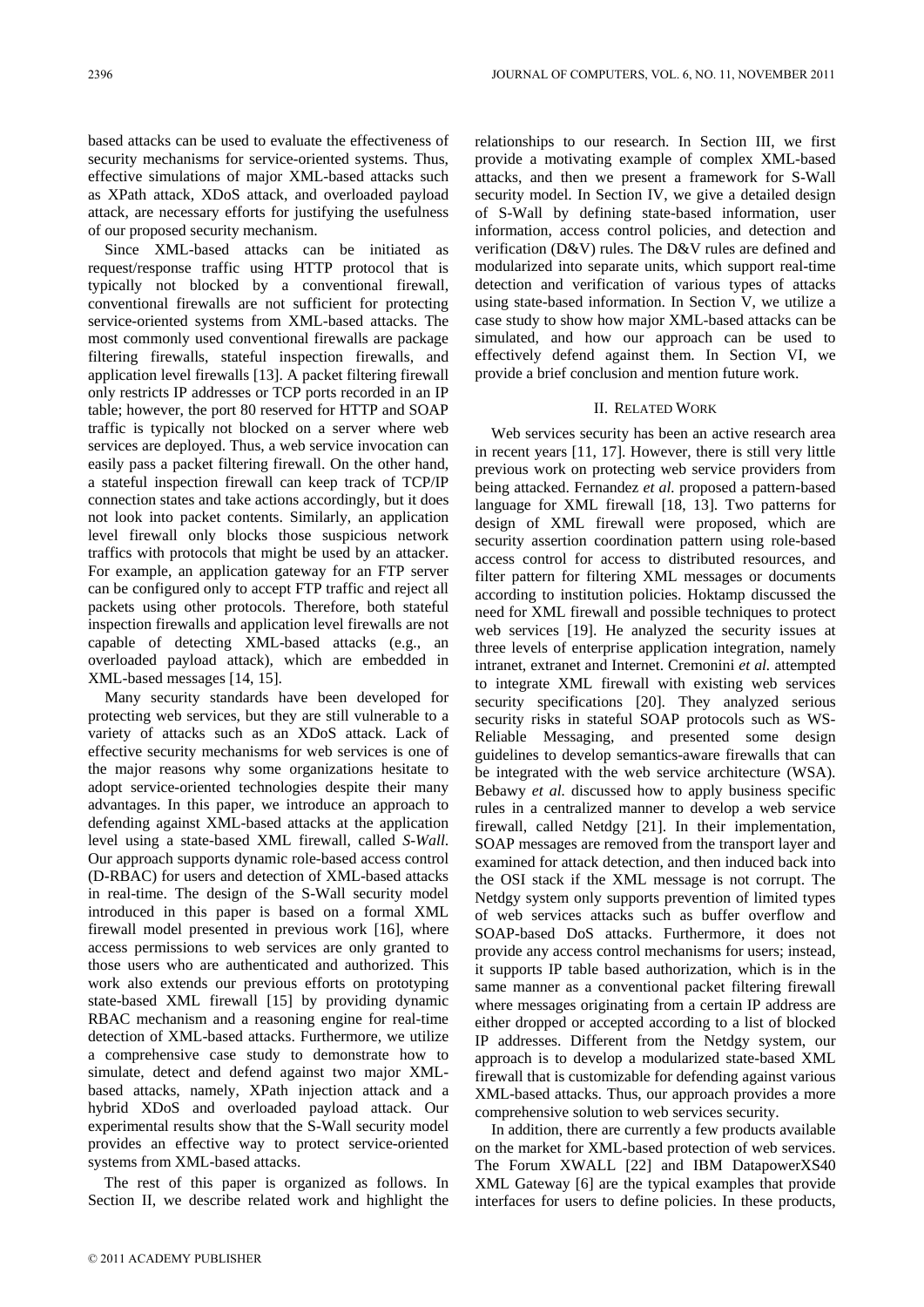policies can be defined through a GUI or using XSLT (EXtensible Stylesheet Language Transformations) as in XWALL or DatapowerXS40, respectively, and can be used for content inspection against malicious SOAP messages. Although these products provide some level of security to web services, their functionalities are still very limited. For example, the above approaches are not statebased, so they cannot effectively protect web services from state-based attacks (e.g., an overloaded payload attack on a web server with a heavy load). Furthermore, they typically do not support role-based user authorization, and thus, unauthorized user may access web services with insufficient permissions. In contrast, our approach provides a more general solution to implementing state-based XML firewalls, which supports both role-based user access control and real-time detection of XML-based attacks.

On the other hand, an intrusion detection system (IDS) is complementary to the firewall approach by monitoring and detecting intrusions to systems and networks in realtime [23-26]. Although there are previous efforts to build IDS using SOA [27-29], to the best of our knowledge no attempts on using IDS to secure service-oriented systems from XML-based attacks have been reported. This is not only because SOA is a relatively new architecture that is becoming more and more popular in recent years, but also because XML-based attacks typically occur at the SOAP message level, they are not readily to be detected by monitoring audit data or network traffic using existing IDS approaches. In contrast, our proposed S-Wall security model aims at protecting service providers from XML-based attacks – it not only behaves as an application layer firewall, but also utilizes existing IDS analysis approaches such as the misuse detection method for detection of XML-based attacks in real-time.

 In our previous work, we introduced a Petri net based formal model of XML firewall and verified its correctness using an existing Petri net tool [16]. The formal model supports user authentication and role-based user authorization according to policy rules that can be updated dynamically. In this paper, we use the formal model as a high-level design, and present a framework for S-Wall. We develop the detailed design of the S-Wall security model and use a case study of a financial management service-oriented system to demonstrate the effectiveness of our S-Wall approach.

## III. DEFENDING AGAINST XML-BASED ATTACKS

# *A. A Motivating Example*

 Consider a scenario where a financial company has established a set of stock market services (SMS) to allow users to query the stock prices and trade stocks during the trading day. The users require real-time up-to-date information to make educated decisions on their financial investments. Certain traders would also need this information quickly and frequently, so that they can respond to emerging changes in a stock. As shown in Fig. 1, a user can access the stock information service (SIS) and stock trading service (STS) through a real-time stock information and trading application (RT-SIT). A stock advisor may provide stock trading advising service to a user through the same RT-SIT application. In addition to the stock prices, SMS can provide recommendations on stock market trading, which require dynamic invocation of the stock recommendation service (SRS). The SRS is designed as an internal service because it can only be accessed by a certified stock analyst or a system administrator. Since different certified stock analysts provide their own SRSs that are typically deployed on different machines, the endpoint address of a currently adopted SRS must be configured by an administrator in an XML settings file. In addition, the XML settings file also contains authentication information of users and stock advisors. Thus, at runtime, the SIS needs to make an XPath query to authenticate a user or a stock advisor, read the location of the adopted SRS from the XML settings file, and invoke that SRS dynamically. Fig. 1 also shows the dependency of the provided SMS services. For example, SIS requires invocation of SRS in order to provide stock users stock information including recommendations on stock options, and STS requires invocation of SIS because stock trading is based on realtime stock information available through SIS. In addition,



Figure 1. XML-based attacks on stock market services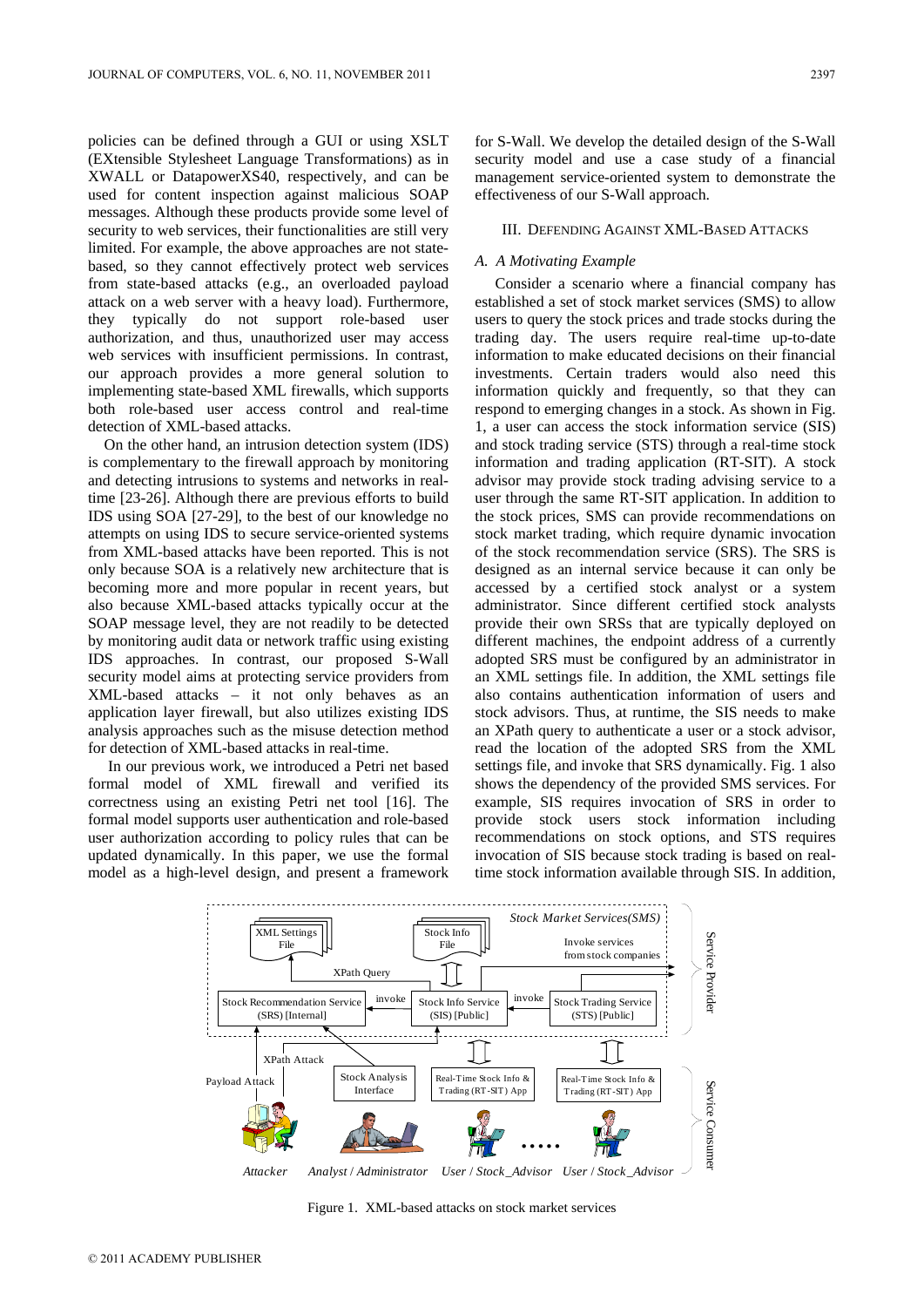both SIS and STS require invocation of remote services provided by various stock companies who have contracts with the financial company.

Now suppose there is an attacker who attempts to compromise the SMS. The attacker first tries to attack SIS or STS using an overloaded payload attack or XDoS attack; however, since these services were designed for concurrent access with a large volume of data by many users, they are typically very robust. Upon failure on such attempts, the attacker turns his attention to the internal service SRS. As expected, internal services are not published to the public and can be accessed only by authorized personnel, thus the information for invocation of SRS is unknown to the attacker. In order to capture such information, the attacker pretends to be a normal user and utilizes an XPath injection attack to the public service SIS. The XPath attack brings the attacker pertinent information regarding the internal service SRS such as its endpoint address, credentials to access the service, and connection timeout and limits that should be imposed on the response. Based on the captured information, the attacker performs a hybrid of XDoS/overloaded payload attack to compromise SRS by combining elements of an XDoS attack with elements of an overloaded payload attack. The attacker utilizes a multi-threaded application to generate many requests that contain very large headers in a very short time. These attacks compromise both the memory and CPU of the computer where the currently adopted SRS is deployed. This would result in very slow response or even failure of the SRS, which makes the performance of SIS and STS that depend on SRS significantly affected.

 Since the above attack consists of two major steps, namely XPath injection attack and a hybrid of XDoS/overloaded payload attack, we call such attack a two-phased XML-based attack. In order to provide protections to the SMS from such an attack, we introduce a framework for state-based XML firewall (S-Wall) in the following section. Although an S-Wall looks similar to an application firewall, it provides much more comprehensive functionalities for detecting and defending against XML-based attacks in real-time.

#### *B. A Framework for State-Based XML Firewall*

The general architecture of the S-Wall model is illustrated in Fig. 2. As shown in the figure, an S-Wall sits between service consumers and a service provider, and can be installed either on the same or a different machine where the actual web services are deployed. An S-Wall interacts with service consumers through its client interface (CI) module, which is responsible for receiving requests from and sending responses back to the service consumers. The CI module is configured such that it can only accept requests from a service consumer through a service proxy defined in the CI module. For example, when web service *WS*1 is deployed, a corresponding service proxy *WS*1*P* is automatically generated in the CI module. The CI module is transparent to a service consumer since it provides exactly the same interface of the deployed web services; a service consumer, however, can access an actual web service only after it successfully passes through the S-Wall.

As shown in Fig. 2, there are two major databases supporting S-Wall, namely *User\_Info* database and *State\_Info* database, which store user information and state-based information, respectively. In the S-Wall security model, authentication and authorization are the major features for providing user access control, which ensure that only valid users are allowed to access certain web services. For example, the *Login* service defined in the CI module provides a basic mechanism for user authentication, and the dynamic role-based access control (D-RBAC) module is responsible for authorizing a user with predefined user roles and access permissions. The D-RBAC module is also responsible for determining whether a consumer has appropriate permissions to access a web service at runtime. If a malicious user is detected for a lack of access permissions, any attempts to



Figure 2. A framework for state-based XML firewall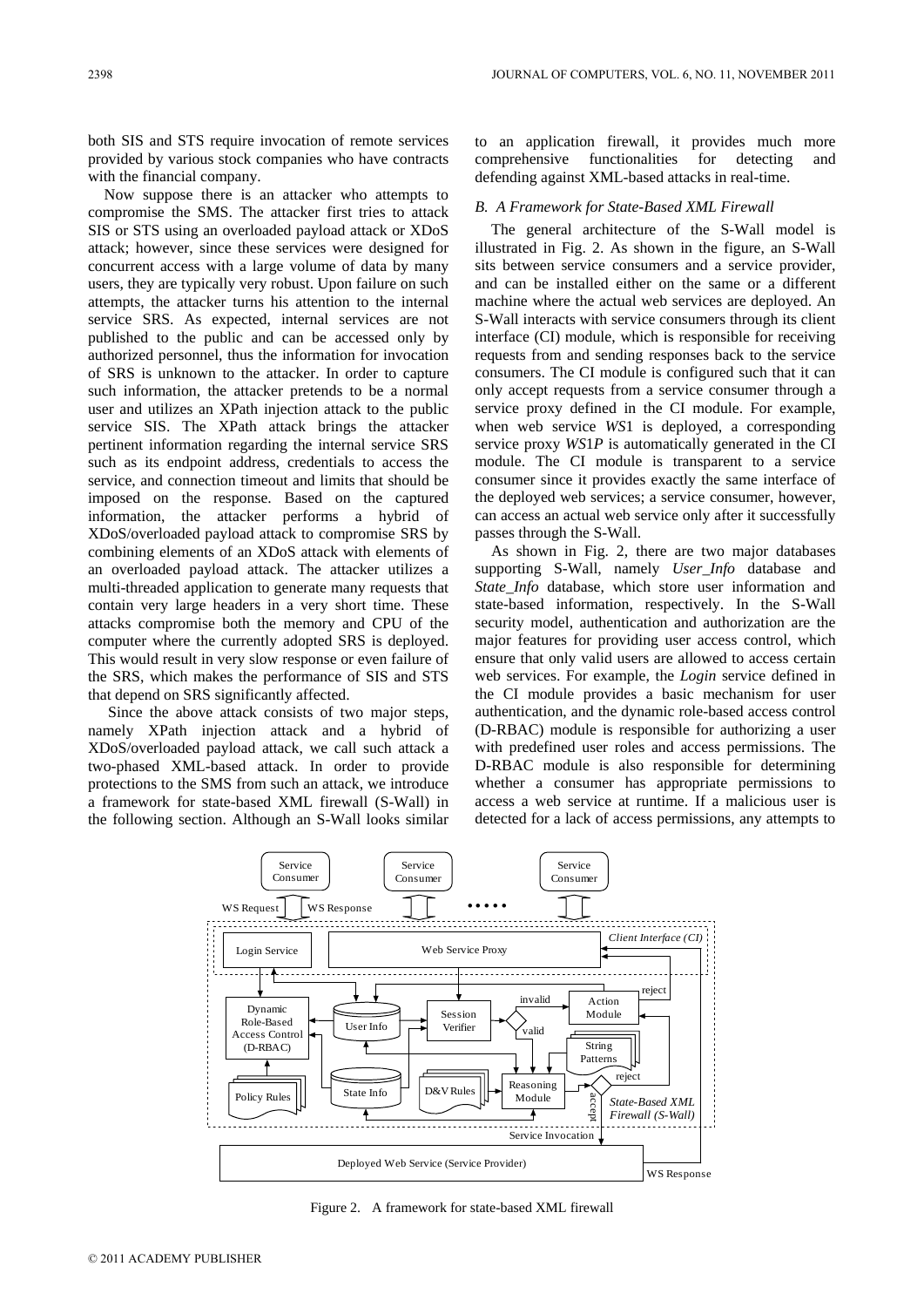access web services by that user will be denied, and the user will be forced to log out of the system. Conventional RBAC mechanism has been proposed as one of the most attractive solutions to providing security features in different distributed computing infrastructure [30]. In an RBAC model, users are assigned roles with permissions, which are access modes that can be exercised on a particular object in the system. RBAC mechanism ensures that only authorized users are given access to certain data or resources. Most of the conventional RBAC models follow the same basic structure of subject, role and privilege. However, in a more sophisticated RBAC model, access decisions for an application depend on the combination of a user's credential, the context, the system state, and other factors such as relationship, time and location [31]. The concept of dynamic RBAC mechanism was first introduced in our previous work [32]. It is adopted in our S-Wall security model because S-Wall requires that the access control process should depend not only on a user's identity, but also on the user's current state. In other words, in our S-Wall model, we define certain policy rules that specify a user's access right to web services with certain permissions (restrictions) based on the user's current state and system state. Thus, our S-Wall approach is *stateful*.

In order to provide valid execution duration for a user to invoke a web service, we formally define the concept of user session as follows.

**Definition 3.1 User Session.** A user session is defined as a 6-tuple (*UID*, *SID*, *RO*, *AP*, *ST*, *ET*), where *UID* is a user ID, *SID* is a session ID, *RO* is a set of roles assigned to the user, *AP* is a set of access permissions that must be updated at runtime, *ST* is the session start time, and *ET* is the session expiration time. A user session is created when a user logs in, and destroyed when the user logs out or when the S-Wall rejects any of the user's requests.

Once a user has logged in and been authenticated, his user information is transferred to the D-RBAC module for authorization. The D-RBAC module then interacts with the *Policy Rules* module, which is a repository of access control policies defined in Prolog, for role assignment and determination of access permissions. The process for authorization is supported by information about a user, such as a user's trust level, stored in the *User\_Info* database, as well as state information, such as how often the same request has been made, stored in the *State Info* database. After the role and access permission assignment is done, a user session is created for that user, which has a start time and an expiration time, and is recorded in the *User\_Info* database. During the period of time when the session is valid, a user can make requests to web services without being authenticated again. For every incoming web service request from a user, the *Session Verifier* checks whether the associated user session is valid and the user has sufficient permissions to invoke the web service based on state information. If the user has enough permission to access the web service, his request in a form of XML message, along with the session information is passed to the *Reasoning Module* for threat detection and content analysis. Otherwise, the

user's request is sent to the *Action Module*, where a reject message is generated and sent to the corresponding service proxy. In this case, the user session is destroyed by the S-Wall, and this information is recorded into the *User\_Info* database.

When the reasoning module starts to detect malicious requests, it first examines the session information passed to it as well as the related data from the *State\_Info*  databases to determine whether the user request is suspicious of any kind of XML-based attacks. The detection process is supported by the *D&V Rules* module, which consists of detection and verification rules defined in Prolog by system administrators. The detection rules are used to detect suspicious requests only; while the verification rules are modularized into different rule sets for verification of different types of XML-based attacks, e.g., an XDoS attack. Thus, the modularized rule sets can be invoked individually, and support efficient reasoning in real-time. For example, when the reasoning module detects a suspicious user with high frequency of requests (determined by a predefined threshold as shown in Section IV-C), the user's request will be verified using XDoS verification rules for possible XDoS attack. Similarly, if the reasoning module detects that a user request exceeds the normal packet size, the XML message will be verified for overloaded payload attack. On the other hand, if a user request is not a suspect of any kind of attacks, the request will be immediately passed to the corresponding deployed web service for service invocation. Note that verification of XML-based attacks (e.g., an XDoS attack) requires investigation of a user's previous behaviors. If the user has a very low trust level or has been suspected as an XDoS attacker for a number of times, not only the request from that user will be dropped, but also the user's trust level may be degraded further. Different from the XDoS detection, detection of injection attacks (e.g., an XPath injection attack) only requires evaluating the parameters passed to a web service operation by matching them with predefined string patterns to identify any malformed parameters or parameter tampering. If any malicious activity is detected and confirmed, the service request is sent to the action module, where a reject message is generated and sent to the corresponding service proxy. In this case, the user session is destroyed, and such information is recorded into the *User\_Info* database. On the other hand, if the request is accepted, it is passed to the deployed web service for service invocation, and the result is forwarded back to the service consumer through CI.

#### IV. DESIGN OF STATE-BASED XML FIREWALL

#### *A. Definitions of User and State Information*

In the detection and verification process, the critical information used by the S-Wall for decision making is the data stored in the *State\_Info* and *User\_Info* databases. The state-based information and user information are used by the S-Wall to detect and verify different types of XML-based attacks. As an example, we now consider XDoS attack and overloaded payload attack, and give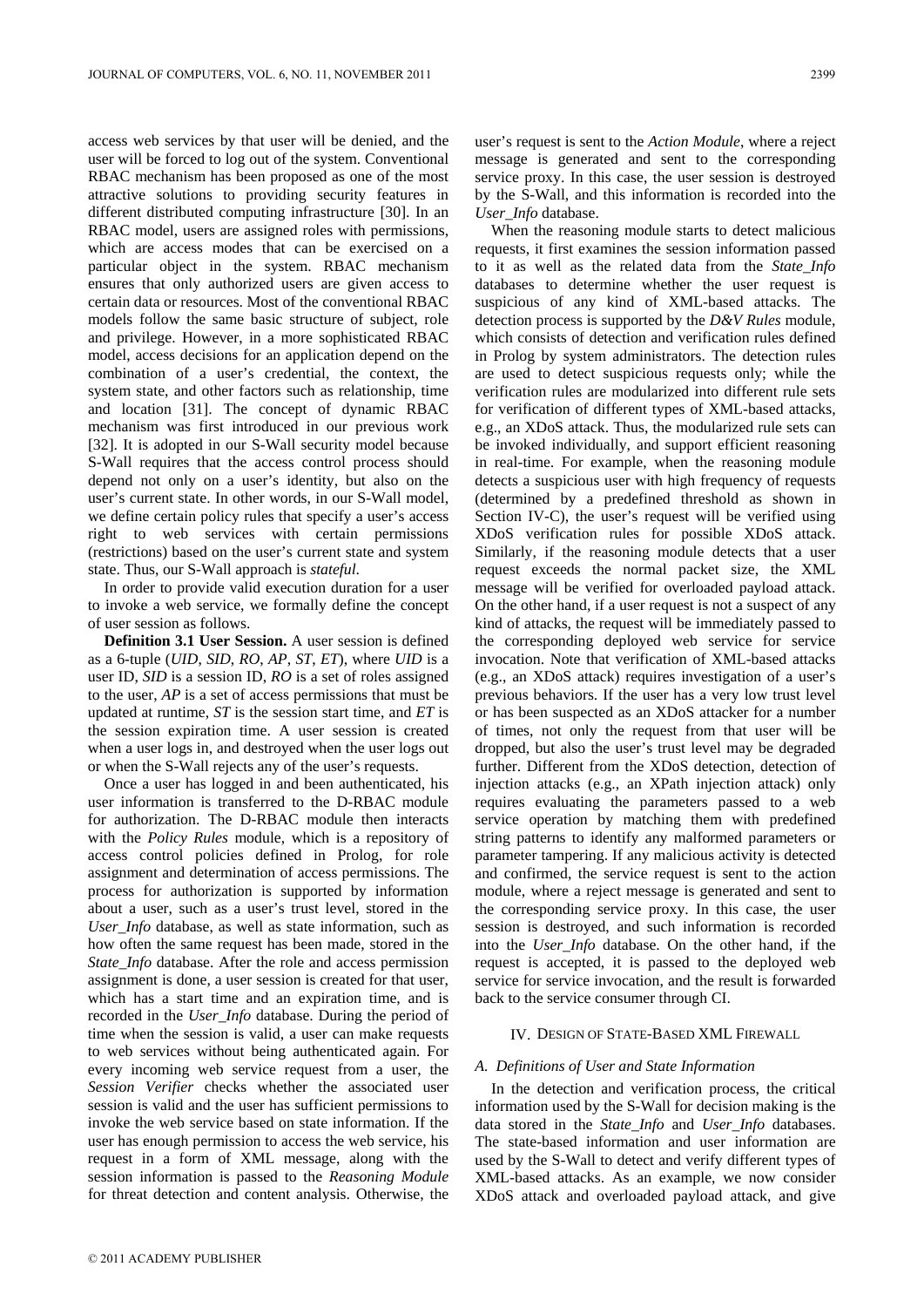some key related definitions of the data types used in the *State\_Info* database as follows.

**Definition 4.1 User State.** A user state is a 5-tuple (*UID*, *SID*, *TR*, *FR*, *TL*), where *UID* is the ID assigned to the user at the time of registration, *SID* is the session ID that is initiated, *TR* is the total number of requests made by the user in the current session, *RF* is the request frequency, i.e., the number of requests made by the user in a recent predefined time interval (e.g., one minute), and *TL* is the user's current trust level, which can be *high*, *normal*, *low* or *permanentlyBlocked*.

**Definition 4.2 Firewall State.** A firewall state is a 4 tuple (*RE*, *DE*, *RT*, *SEC*), where *RE* is the number of requests that are received by the S-Wall but not yet forwarded to the web server, *DE* is the number of requests that are being processed by the reasoning module, *RT* is the number of requests in a recent predefined time interval, and *SEC* is a current security level of the firewall, which can be *green*, *yellow* or *red*.

**Definition 4.3 Service State.** A service state is a 7 tuple (*SID*, *NR*, *AT*, *RT*, *NP*, *SR*, *SI*), where *SID* is the service ID, *NR* is the number of requests currently being processed by the web service, *AT* is a list of attacks that have been performed on the service, *RT* is the average response time during the recent predefined time interval, *NP* is the number of overloaded payload attacks detected during the recent predefined time internal, *SR* is the average size of SOAP requests during the recent predefined time interval, and *SI* is a state indication of the web service, which can be *busy*, *normal* or *free*.

We also give some key definitions of the data types used in the *User\_Info* database for detection and verification of XDoS attack and overloaded payload attack as follows.

**Definition 4.4 User Credential.** A user credential is a 4-tuple (*UN*, *PW*, *UID*, *TL*), where *UN* is the user name, *PW* is the password specified by the user at registration time, *UID* is the user ID, and *TL* is the current trust level assigned to the user. A user receives a "*normal*" trust level at the time of registration, and his trust level can be updated later at runtime based on the user's most recent behaviors or activities.

**Definition 4.5 Active User.** An active user is a triple (*UID*, *RO*, *TO*), where *UID* is the ID of the user who has logged into the S-Wall, *RO* is the set of roles assigned to the user, and *TO* is the number of tokens assigned to the user when the user logs in. Note that the tokens assigned to a user are used to control the maximal number of requests that the user can make in each valid session.

Based on the above state-based information and user information, the reasoning module can detect and verify XDoS attack and overloaded payload attack in real-time. The corresponding tables are created in the *State\_Info* and *User\_Info* databases, which are used to store not only the current state and user information, but also the previous states and recent user information that are useful for attack detection and verification.

## *B. Role-Based Access Control Policies*

A role is an abstraction that represents a set of permissions that are needed to perform the tasks

associated with a position. Role-based authorization policies specify the roles that each user may adopt, and the permissions associated with each role [30, 33]. From earlier research, it has been argued that it is desirable to separate policy from the application code, so policies can be easily changed over time [34]. Furthermore, a policy language must be expressive so that the intended rules can be written naturally, easy to understand and effectively computable. There has been some previous research in defining policy languages [34-36]. Most of the policy languages such as Delegation Logic [35], Binder [36], and Cassandra [34] are based on DataLog, where a DataLog statement can be easily translated into declarative English sentences. This helps users to formulate security policies that capture their intentions accurately. However, an obstacle to deployment of trust management systems with Datalog-based policy languages is that there is a lack of tool support for such languages. In this paper, we choose Prolog as a specification language for both access control policies and D&V rules for the following reasons. Prolog is a declarative language, and can be used to specify both facts and production rules or policies. With a solid mathematical foundation, Prolog allows to reason from a set of rules and supports meta-level reasoning, making policy conflict detection possible. Consider the following access control policies based on the motivating example presented in Section III-A. In the stock information & trading system, any user (registered or unregistered user), analyst, stock advisor, and administrator can access realtime stock information, but only an analyst or an administrator can update stock recommendation information. Both a registered user and an administrator can access trading transaction history, but only a registered user is allowed to initiate a transaction for stock trading. The system also provides stock training sections, where a registered user is assigned to a stock advisor who is responsible for giving training lessons on the operations of the system and providing financial advices to the user. The above access control policies can be specified in Prolog as follows.

```
isValidRole(unregisterUser). 
isValidRole(registeredUser). 
isValidRole(stockAdvisor). 
isValidRole(stockAnalyst). 
isValidRole(administrator). 
assignRule(U,R) :- isValidRole(R).
canInvoke(R,T,stockInfoService,getQuote):- 
   contains(R,[stockAnalyst,administrator, 
               stockAdvsior,registerUser, 
              unRegisteredUser]),
  contains(T,[normal,high]). 
canInvoke(R,T,stockInfoService,updateStockRec
omInfo):-
  contains(R,[analyst,administrator]), 
  contains(T,[normal,high]). 
canInvoke(R,T,stockTradingService,readTransHi
strory):- 
  contains(R,[registeredUser,administrator]), 
  contains(T,[normal,high]). 
canInvoke(R,T,stockTradingService,initiateTra
nsaction):- 
  contains(R,[registeredUser]), 
  contains(T,[normal,high]).
```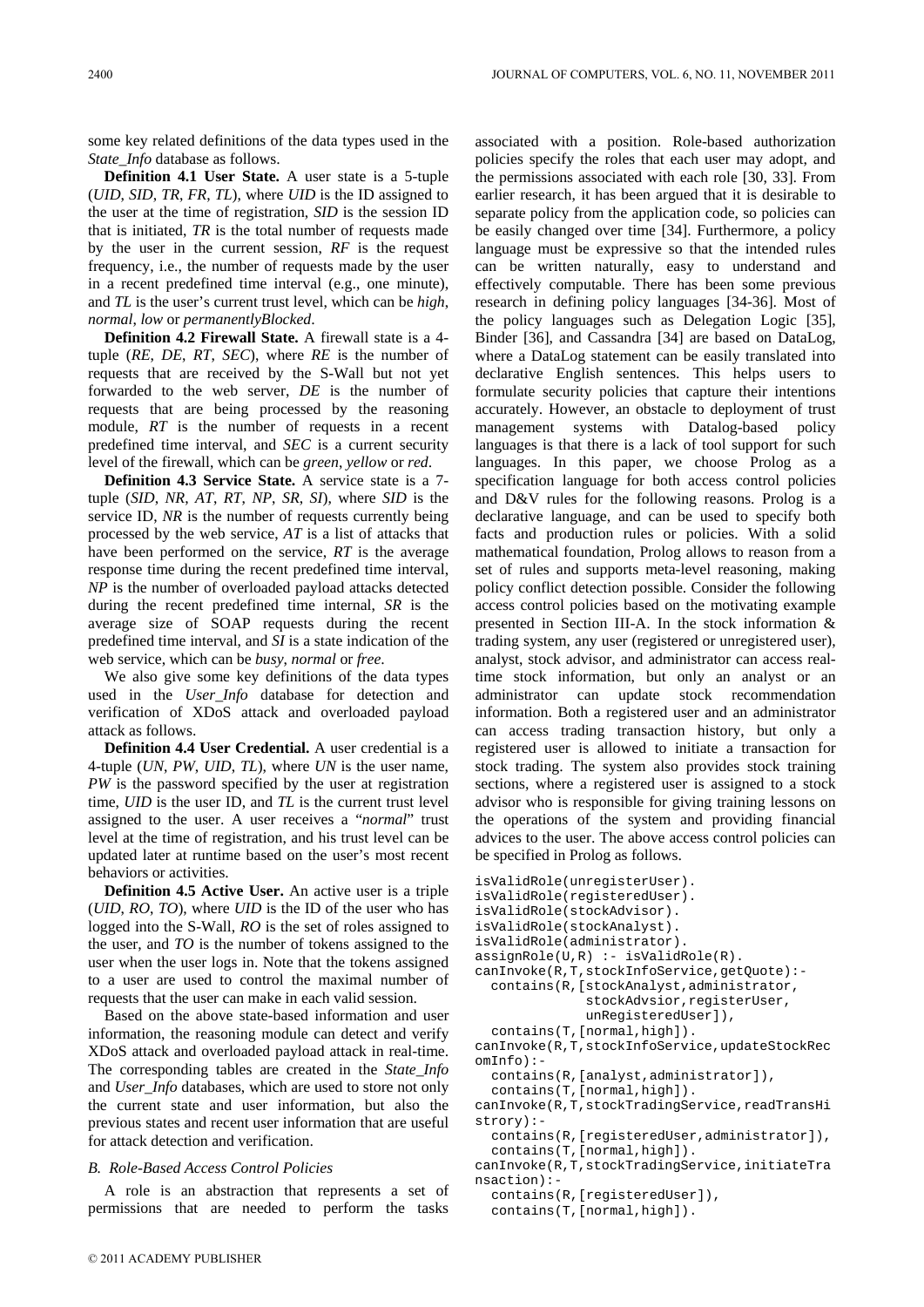canInvoke(R,T,stockTradingService,stockTraini  $nq, U, A$ ):contains(R,[stockAdvisor]), contains(T,[normal,high]), assignAdvisee(U,A), assignRole(U,registeredUser), assignRole(A,R).

In the above Prolog code, R represents a user's role, and  $T$  represents the trust level of a user. Any user must take a certain role and maintain at least a normal or high trust level before he can access some resource. The predicate isValidRole lists various roles defined in the system. The predicate assignRole(U,R) is *true* when a user with UID U is assigned a valid role R. Similarly, assignAdvisee(U,A) is *true* when a registered user with UID U is assigned to a stock advisor with UID A. The predicate canInvoke determines whether a user with a certain role has the permission to invoke an operation defined in a web service. For example, the predicate canInvoke(R,T,stockInfoService,accessStockInf  $\circ$ ) specifies that a user with role R and trust level T can invoke the web service operation *accessStockInfo* defined in web service *stockInfoService*. Similarly, the predicate canInvoke(R,T,stockTradingService,stockTraini ng,U,A) ensures that a stock advisor with UID A and a trust level normal or high can train a registered user U only if the user U has been assigned to stock advisor A.

Note that our D-RBAC approach is dynamic, which means the access control permissions assigned to a user can be changed at runtime based on user states. For example, according to the aforementioned access control policies, when a registered user's trust level is normal or high, the user is allowed to initiate a transaction on STS. However, when the registered user's trust level is downgraded from normal to low, the user's access to STS for initializing transactions will be denied.

# *C. Real-Time Detection of XML-Based Attacks*

The reasoning module is responsible for real-time detection and verification of XML-based attacks by checking the SOAP message as well as the parameters passed to a web service operation. The reasoning engine algorithm adopted by the reasoning module for decision making is presented in Algorithm 1. As shown in the algorithm, when a SOAP message with a valid user session is sent to the reasoning module, the reasoning engine first verifies if the parameters involves any injection attack (e.g., an XPath injection attack or an SQL injection attack) by checking against predefined string patterns that define possible threats to parameters. If an injection attack is detected, the SOAP message is rejected, and the information related to the attack is recorded into the *User\_Info* and *State\_Info* database. Note that the detection of an injection attack does not require any user information or state information from the two major databases. On the other hand, if the reasoning module concludes that the parameters are not compromised, it starts to detect other types of XMLbased attacks by investigating the SOAP message content. The process of detecting other types of XMLbased attacks involves two major steps, which are detection of suspicious SOAP messages and verification of attacks. Suspicious SOAP messages can be detected using the session and state information by the reasoning module. For example, in order to detect XDoS attack and overloaded payload attacks, the reasoning module attempts to find possible flooding requests, and keep track of the maximal allowed message size and the maximal allowed nesting depth in the incoming XML messages. If a certain type of attack is detected, the reasoning module will attempt to verify the attack using additional evidence from the *User\_Info* and *State\_Info* database. Once an attack is confirmed, the SOAP message is rejected, and sent to the action module, where a rejection message is generated and sent back to the service consumer through the service proxy. In addition, the *User\_Info* and *State\_Info* database are updated accordingly with the information related to the attack. Otherwise, the SOAP message is sent to the deployed web service for service invocation, and after the service invocation, the results are sent back to the service consumer through the service proxy.

|  |  | <b>Algorithm 1: Reasoning Engine</b> |  |
|--|--|--------------------------------------|--|
|--|--|--------------------------------------|--|

| <b>Input:</b> SOAP message with parameters for service invocation<br><b>Output:</b> accept / reject                                |  |  |
|------------------------------------------------------------------------------------------------------------------------------------|--|--|
| 1. Verify parameters for injection attacks using string patterns<br>2. <b>if</b> pattern matched                                   |  |  |
| <b>then</b> update <i>User_Info</i> and <i>State_Info</i> database<br>3.<br>output <i>reject</i> to the <i>action module</i><br>4. |  |  |

- 5. **else** detect suspicious SOAP message using detection rules
- 6. **if** SOAP message is suspicious of any attack
- 7. **then switch** (attack\_type) 8. **case** XDoS\_attack:
- 9. verify XDoS attack using XDoS verification rules
- 10. **case** Overloaded\_payload\_attack:
- 11. verify Overloaded\_payload\_attack using Payload 12. verification rules
- 13. **case** ... // other types of XML-based attacks
- 14. **if** any attack confirmed
- 15. **then** update *User\_Info* & *State\_Info* database
- 16. output *reject* to the *action module*
- 17. **else** output *accept* and invoke a deployed web service
- 18. **else** output *accept* and invoke a deployed web service

We now use the XDoS attack as an example to show how to detect XML-based attacks using S-Wall. To detect XDoS attacks, the reasoning module looks into the session information to check if the current frequency of requests (e.g., the number of request during the last minute) made by a certain user exceeds the threshold predetermined by an administrator. If the frequency exceeds the limit, any new requests from that user must be checked further using XDoS verification rules. Some sample rules used by the reasoning module for XDoS detection are illustrated as follows.

checkThreshold(W,S,X):-

 threshold(W,SI,Y), X > Y. threshold(accessService,busy,20). threshold(accessService,normal,40). threshold(accessService,free,60).

In the above rules,  $w$  is the service name,  $s$  represents the session ID, and X is the number of requests per minute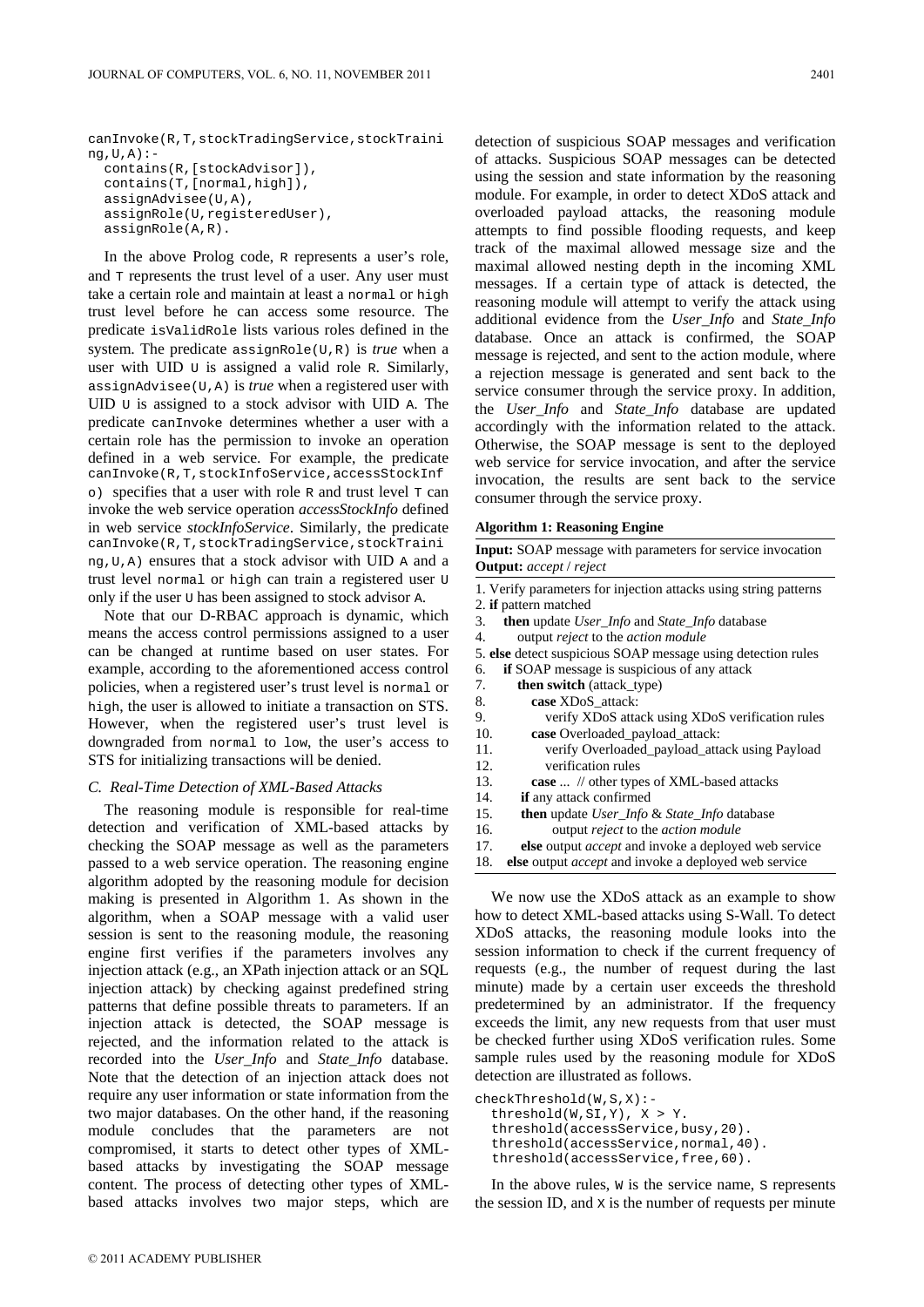made by a user who is currently under investigation. The predicate checkThreshold evaluates to be *true* when the number of requests made by the user during the last minute exceeds the limit determined by the service state indication SI. In this example, the state indication of a web service is set as *busy*, *normal*, or *free* if the number of requests processed by the web service during the last minute is larger than 40, between 20 and 40, or less than 20, respectively. According to the above rules, when the web service is *busy*, *normal* or *free*, the corresponding limit on number of requests per minute is 20, 40 or 60, respectively. Note that the information about the web service state and the number of requests the user made during the last minute are stored in the *State\_Info*  database. To simplify matters, in our current S-Wall implementation, the threshold does not depend on the firewall state that is specified in Definition 4.2.

If a query to the predicate checkThreshold returns *true*, the corresponding request will be further verified using XDoS verification rules where the user's violation history is analyzed. The following Prolog rules demonstrate how to verify whether a user is an attacker and when to degrade a user's trust level.

```
xdosVerify(U,T):- inspectHistory(U,T,V).
inspectHistory(U,T,V):- 
  T = high, dataConnect(U, 3, V), V = '3'.degradeTrustLevel(U,normal). 
inspectHistory(U,T,V):- 
  T = normal, dataConnect(U,5,V), V='3',
  degradeTrustLevel(U,low). 
inspectHistory(U,T,V):- 
  T = low, dataConnect(U,7,V), V='3',
  degradeTrustLevel(U,permanentlyBlocked) 
dataConnect(U,X,V):- 
  java_object('DataConnect',[],data), 
  data <- getHistorySessionStatus(U,X) 
  returns V. 
degradeTrustLevel(U,T):- 
  java_object('DataConnect',[],data), 
  data <- recordTrustLevel(U,X).
```
The Prolog code inspects a user's violation history of exceeding the threshold for frequency of service invocations. If the user's trust level is *high*, the XDoS verification rules only check the user's previous 3 sessions. If the user has 3 violations, his trust level is degraded to *normal*. On the other hand, if the user's trust level is *normal* or *low*, then the user's previous 5 or 7 sessions need to be checked. Similarly, when the user reaches the limit of 3 violations, the user's trust level is degraded to *low* or *permanentlyBlocked*, respectively. In all the above cases, if a query to the predicate xdosVerify evaluates to be *true*, the user's current session is immediately closed. In this case, the user must log in again before he can make further requests. Note that the Prolog code listed above requires invoking Java method getHistorySessionStatus to acquire information from the *State\_Info* database, and invoking Java method recordTrustLevel to record a user's trust level as historical information in the *User\_Info* database.

In order to demonstrate how to detect injection attacks using S-Wall, we utilize some simple examples of SQL injection attacks [15]. SQL injection is a technique used to exploit the vulnerabilities in web applications that communicate with databases [37]. The basic idea behind SQL injection is to convince the application to run some malicious SQL code that may result in unauthorized data access or data loss. SQL injection attack mostly occurs due to a lack of user input validation. Although SQL injection is a general technique to attack web-based applications, in the context of service-oriented systems, it can tamper web service parameters which are embedded in XML messages. Consider a web service that retrieves user information using the following query.

query = "SELECT \* FROM user\_records WHERE userid = '" + uid + "'";

If User1 is the user ID, the WHERE part of the query executed at the database will be "userid = 'User1'". Now a malicious user can obtain access to other users' records by tampering the parameter "User1" into "User1' or 'x'='x", so the resulting Boolean expression "userid = 'User1' or 'x'='x'" will evaluate to be *true*. When the query is executed, all records from the table *user\_records* are returned. To prevent this type of attacks, the reasoning module may try to match the parameters of a web service invocation with predefined regular expressions [15]. For example, the following regular expression can be used to detect the aforementioned SQL injection attack.

```
([a-z0-9A-Z])*(\s*)(\l\;)(s*)(o|0)(r|R)(\succeq s^*)(\') (\succeq s^*)([a-z0-9A-Z])^*
```
The above regular expression specifies the string pattern " $\cdot$  or  $\cdot$ ", where  $([a-z0-9A-Z])$  represents zero or more occurrence of alphanumeric characters;  $(\succeq s^*)$  represents zero or more occurrence of space characters; and  $(\n\vee)$  is the single quote.

Another example of SQL injection attack is called *concatenated query attack*, where the user manipulates a parameter to form a concatenated query. When a normal query "SELECT \* FROM users WHERE userid = 'user1'" is manipulated to "SELECT \* FROM users WHERE userid = 'user1'; DELETE FROM users;-j'", the execution of the query results in data loss.

In our current implementation of the S-Wall, the reasoning module searches for string patterns such as "' or '", and concatenation of "';" and "'; $-$ -" in the input strings. If any input string matches one of the predefined patterns, the user will be detected as an attacker for SQL injection, and the user's current session will be closed immediately.

# V. CASE STUDY

In this section, we utilize a case study to demonstrate how S-Wall can be used to effectively defend against XML-based attacks. We developed a prototype S-Wall, and installed it on the same machine where a financial management service-oriented system was deployed. The financial management service-oriented system is the same one as we described earlier in Section III-A, which can be compromised by an attacker using a two-phased XML-based attack illustrated in the motivating example.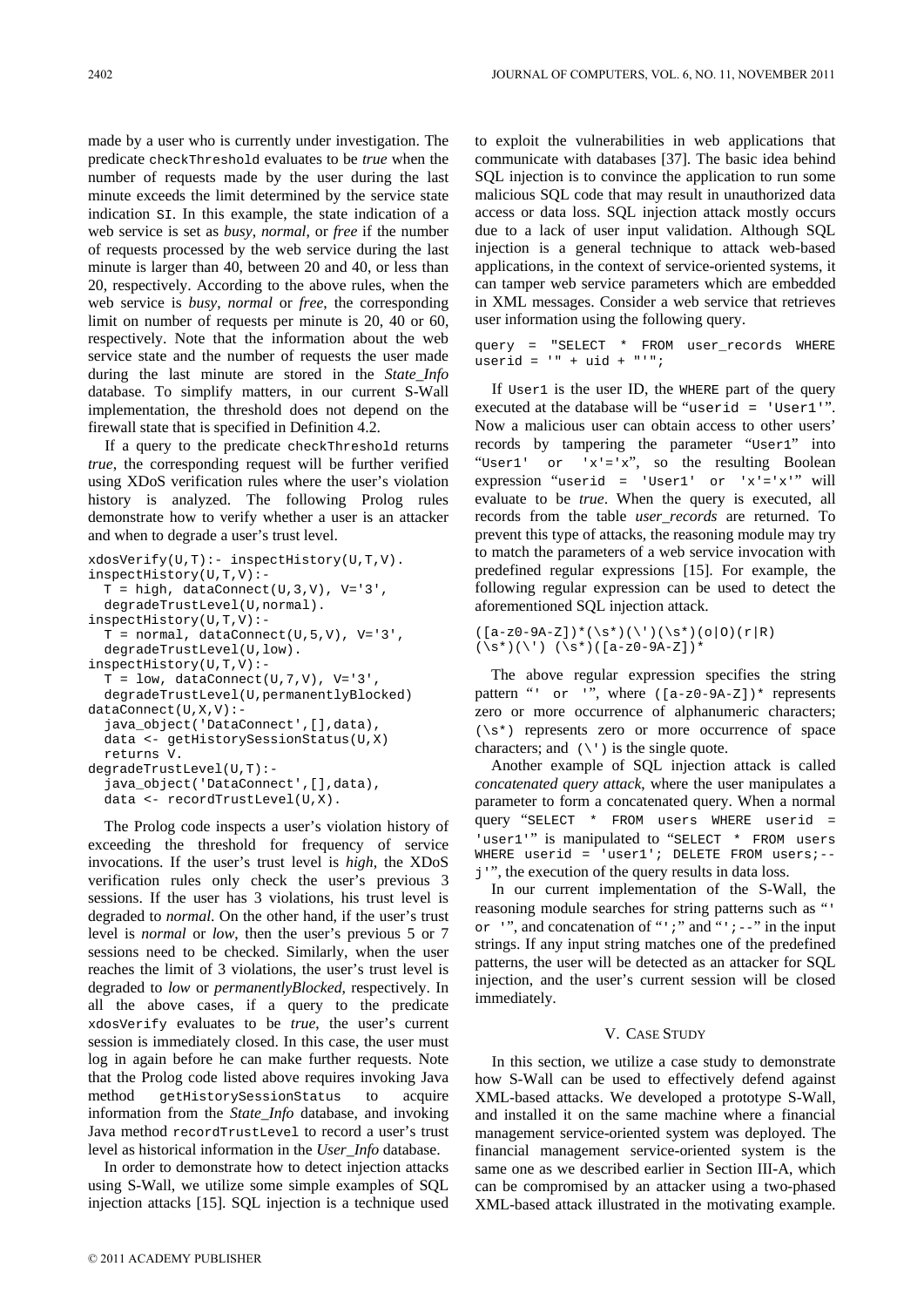In the following, we first try to simulate the two involved XML-based attacks, namely XPath injection attack and a hybrid XDoS/overloaded payload attack. Then we demonstrate that, with S-Wall installed, the serviceoriented system can effectively defend against these two major types of XML-based attacks

## *A. Simulation of XML-Based Attacks*

As mentioned before, an XML settings file contains user authentication information and endpoint address of internal service SRS (refer to Fig. 1), which can be retrieved using XPath queries. To obtain the quote of a stock, a user can invoke the service operation *getQuote* defined in SIS, which requires three parameters, namely the ID of the user requesting the stock quote, the user password, and the ticker symbol on which the user wishes to receive a quote. A legitimate user request may look like getQuote("afritz", "service1234", "GE"), where afritz is a user name, service1234 is a password, and GE is a ticker symbol. To authenticate user afritz, the user request is first transformed into the following XPath query for validation.

```
String Query =
```

```
 "//Service/users/user[loginID/text()= 
 'afritz' and password/text() = 
 'service1234']/usertype/text()"
```
After the user is authenticated, service operation *getQuote* invokes a remote service operation *getCurrentQuote* provided by GE Company, and returns the latest quote to the user.

Now suppose an attacker performs a two-phased XML-based attack on SMS. During the first phase of the attack, the attacker forms a crafted user request getQuote("afritz","']| /\* | /abc[def='","GE"), which results in the following XPath query for user authentication.

```
String Query = 
   "//Service/users/user[loginID/text()= 
   'afritz' and password/text()= 
   ''] | /* | /abc[def='']/usertype/text()"
```
In this query, the " $|$  /\*" notation instructs the XPath engine to return the entire XML file; thus, instead of authenticating the user, the attacker receives the entire contents of the XML file. The additional substring "| /abc[def='']/usertype/text()" in the query is simply used to ensure correct parsing when the request is transformed into an XPath query. Having the entire XML settings file, the attacker knows pertinent information about other services accessed by SIS, such as the endpoint address of SRS, credentials needed for accessing, timeout information, and other information stored in the XML file.

Once the endpoint address of the SRS service becomes available, the attacker can start to attack SRS. During the second phase of the attack, the attacker creates a hybrid XDoS/overloaded payload attack, and attempts to take down the SRS service. When the SRS service is down, all other services that rely on SRS, such as SIS and STS, will be dramatically affected, which may cause significant damage to the company and its clients. The reason why we chose to simulate a hybrid XDoS/overloaded payload attack instead of a pure overloaded payload attack is that, based on our experiments and experience, a pure overloaded payload attack that exhausts the XML parser does not appear to be an effective attack. By increasing the number of threads that perform overloaded payload attacks, the attack presents itself as a hybrid XDoS/overloaded payload attack, which can effectively exhaust the XML parser as well as the resources of the service being attacked. Note that the hybrid XDoS/overloaded payload attack differs from a pure XDoS attack because it does not require a large number of requests in order to exhaust the resources at the server side; thus, it will not be easily detected as an XDoS attack. For our case study, we developed an attacker client that can generate multiple threads to send out requests at a certain frequency. Each request is embedded with a large and complex header, which makes itself an overloaded payload attack. Since the SRS service requires user authentication that is processed prior to the service invocation, we utilize a handler authenticator to recursively explore the header for the credentials and continuously process the request if the credentials are correct. During the attack, we gathered statistics from normal clients attempting to use the service as designed, i.e., utilizing the SIS service to obtain stock information. The normal response time for a client is 100 milliseconds when SRS is not under attacks. Fig. 3 shows the results of the response time from four normal clients attempting to access the service simultaneously while the attacker client was running. Each normal client sends out a request, awaits a response, sleeps for a random amount of time, and then wakes up and makes a request again. As shown in the figure, the values of all observed response time are recorded over a period of 25 minutes, where the curve represents the average response time during this period. From the figure, we can see that after around 4 minutes, the average response time goes up to 10 seconds due to the hybrid XDoS/overloaded payload attack. After the service has been constantly attacked for around 25 minutes, the average response time exceeds 50 seconds, and the service eventually went down and became unable to service any further requests.



Figure 3. Observed response time without S-Wall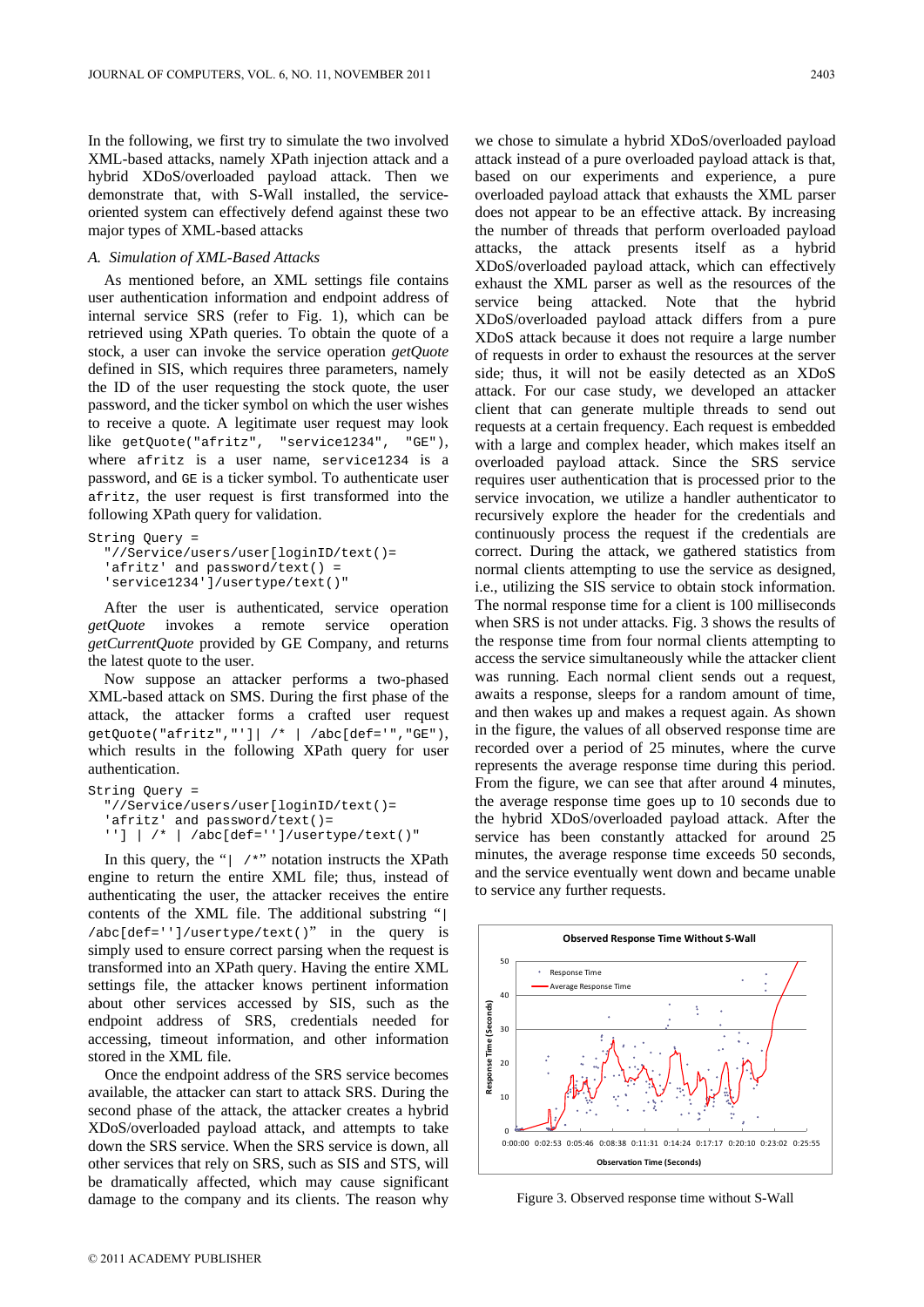Fig. 4 categorizes the response time into 32 classes with an interval of 0.5 seconds, and records the number of requests in each category during the testing period. The curve in Fig. 4 represents the cumulative percentage of requests for a given response time category. From the figure, we can see that during the experiment, around 80% of the requests take over 3 seconds to get a response (i.e., around 20% of the requests take less than 3 seconds to get a response), and around 32% of the requests take over 15 seconds to get a response. Since the service under normal conditions takes less than one second to respond, the impact on the service is significant due to the hybrid XDoS/overload payload attack.



Figure 4. Number of requests vs. response time without S-Wall

# *B. Defending Against XML-Based Attacks Using S-Wall*

When the S-Wall is installed, the service-oriented system can be protected from both the XPath attack and the hybrid XDoS/overloaded payload attack. Similar to the example of SQL injection attack detection described in Section IV-C, the reasoning module uses predefined regular expressions to check against XPath queries. Queries that match regular expressions of known XPath injection patterns are blocked and are not allowed to execute. Fig. 5 shows the log file for detection of an XPath injection attack against SIS.



Figure 5. Log info for detecting XPath injection attacks

In this example, user "afritz" attempts to send a crafted user request getQuote("afritz","'] |/\*|

/abc[def='","GE") to SIS in order to obtain the location of the internal service. The S-Wall compares the XPath query with regular expressions defined in the *String Patterns* module (as shown in Fig. 2), and identifies the query as an XPath injection attack. Once the attack is recognized, the request is sent to the action module, where the users' session is terminated and the information related to the attack is recorded into the *User\_Info* database. Note that since the location information of the internal service cannot be captured, the attacker will not be able to perform a hybrid XDoS/overloaded payload attack; thus, the two-phased attack can be effectively prevented.

In our next experiment, we assume that the attacker used some other technique (e.g., password cracking) to get the authentication information of a stock analyst. In this case, the attacker may still be able to perform a XDoS/overloaded payload attack on internal service SRS. In order to detect such a complex attack using S-Wall, we define D&V rules that can detect the nesting level and size of the elements in the message header. In configuring the S-Wall, the reasoning engine dynamically determines an acceptable nesting level based on the current user state and the firewall state. The following Prolog code demonstrates some sample detection rules that can be used to determine an appropriate nesting acceptable based on the state information.

```
nestingLimitBreach :- 
    nestingLimit(S,SI,SEC,X), 
    recordAttack(S,payload). 
nestinglimit(S,SI,SEC,X) :- 
    S=recomService, SI=free, SEC=green, X>100. 
nestinglimit(S,SI,SEC,X) :- 
    S=recomService, SI=free, SEC=yellow, X>80. 
nestinglimit(S,SI,SEC,X) :- 
    S=recomService, SI=free, SEC=red, X>50. 
nestinglimit(S,SI,SEC,X) :- 
    S=recomService, SI=normal, SEC=green, X>80. 
nestinglimit(S,SI,SEC,X) :- 
    S=recomService, SI=normal,SEC=yellow, X>50. 
nestinglimit(S,SI,SEC,X) :- 
    S=recomService, SI=normal, SEC=red, X>20. 
nestinglimit(S,SI,SEC,X) :- 
    S=recomService, SI=busy, SEC=green, X>50. 
nestinglimit(S,SI,SEC,X) :- 
    S=recomService, SI=busy, SEC=yellow, X>20. 
nestinglimit(S,SI,SEC,X) :- 
    S=recomService, SI=busy, SEC=red, X>10. 
recordAttack(S,A):- 
    java_object('DataConnect',[],data), 
    data <- recordAttackInstance(S,A).
```
In the above rules,  $w$  is the web service name,  $\text{SI}$ represents the state indication of the service, SEC represents the current firewall security level, and X is the number of nesting elements tolerated by the service. The predicate nestingLimit examines the current web service state indication, the firewall security level information, and the tolerance of nesting allowed for a particular header. A larger tolerance value implies less chance of blocking a legitimate request, but makes the web service more susceptible to attack. According to the above rules, there is a sliding scale of nesting allowed, with the maximum nesting of 100. The discrete scale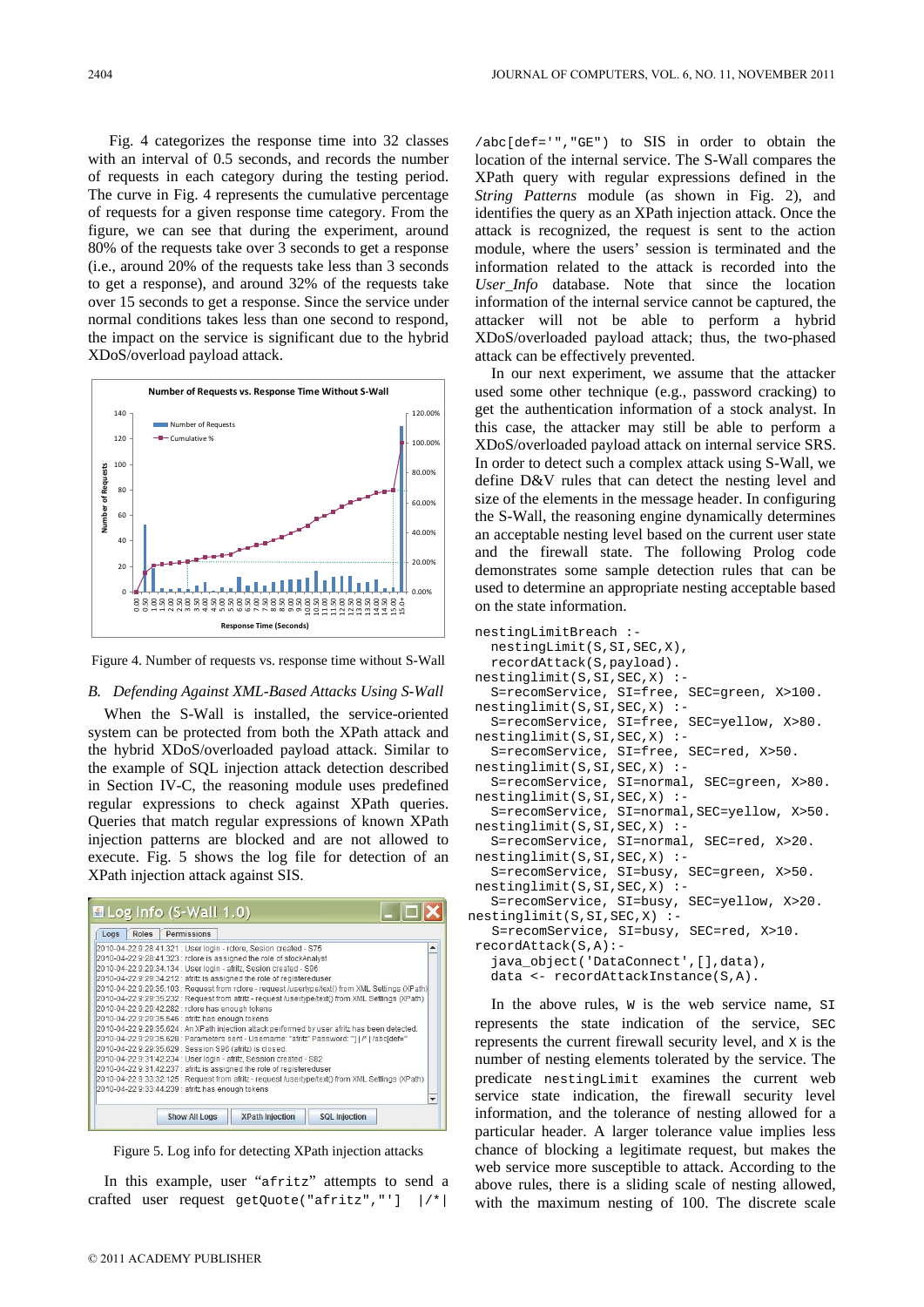continues at 80, 50, 20, and 10. A deterioration in either the service state indication or the firewall security level causes a reduction in nesting tolerance. The nesting tolerance parameters can be easily set by an administrator to represent the expectations of a given service. The predicate RecordAttack is a java connector that can be invoked to record the attack instance when detected. This information is utilized in the verification rules to determine if the request was incidental or if there is a potential attack. Note that similar detection rules can be defined for the size of the nodes as well to detect overloaded payload attacks.

Once an attack is detected, the reasoning module needs to verify whether it is an effective attack using predefined verification rules, and based on the verification results, it may take actions accordingly. The verification process typically requires additional evidence stored as user information and state information. Notice that since a pure overloaded payload attack does not appear to be an effective attack, in our S-Wall implementation, we take actions only when a hybrid XDoS/overloaded payload attack has been verified. The following Prolog code gives some related sample verification rules.

```
hybridXdosPayloadVerify(U,T,S,SEC):- 
   inspectHistory(U,T,S,SEC,A). 
inspectHistory(U,T,S,SEC,A):- 
  SEC = green, dataConnect(S, 50, A),A > '20', T = normal,
  degradeSECLevel(SEC,yellow), 
  degradeTrustLevel(U,low). 
inspectHistory(U,T,S,SEC,A):- 
  SEC = green, dataConnect(S,50,A), 
  A > '20', T = 1ow,
  degradeTrustLevel(U,permanentlyblocked). 
inspectHistory(U,T,S,SEC,A):- 
  SEC = yellow, dataConnect(S,100,A), 
  A > '50' T = normal,
  degradeSECLevel(SEC,red). 
dataConnect(S,X,A):- 
  java_object('DataConnect',[],data), 
  data <- getHistoryFirewallAttacks(S,X) 
  returns A. 
degradeSECLevel(U,T):- 
  java_object('DataConnect',[],data), 
  data <- recordSECLevel(SEC,X). 
degradeTrustLevel(U,T) :- 
  java_object('DataConnect',[],data), 
  data <- recordTrustLevel(T,X).
```
In the above rules,  $\upsilon$  represents a user,  $\upsilon$  is the trust level of the user, S is a service, SEC is the current security level of the firewall, and A is the number of overloaded payload attacks detected during a predefined recent time interval. The predicate dataConnect( $S, X, A$ ) performs a lookup of the last x number of attacks performed against the service and checks whether a majority of them are overloaded payload attacks. The S-Wall also considers the current users' trust level prior to making a decision. For example, the first inspectHistory predicate verifies if the current SEC level is green, it then examines the last 50 requests as well as the users' trust level. If 20 of the requests were overloaded payload attacks and a normal user is performing the attack, both the users' trust level and the firewall's SEC level are degraded. Similarly,

the second inspectHistory predicate verifies whether the user has a low rating stored in the *User\_State* database. If so, the S-Wall blocks the user from further attempts without degrading the firewall security level. Note that when the security level increases, the firewall must perform more inspection of incoming requests and have stricter constraints. In order to avoid possible restriction of legitimate invocations at a heightened level of security, the firewall should be cautious in elevating its security level. To access the *User\_Info* and *State\_Info* database, it requires invoking three Java methods: getHistoryFirewallAttacks for acquiring historical firewall state information from the *State\_Info* database; recordSECLevel for recording change of firewall status in the *State\_Info* database; and recordTrustLevel for recording change of user status in the *User\_Info* database.

After deploying the S-Wall, we were able to show significant improvements in responsiveness from the server. Running the hybrid XDoS/overloaded payload attack under the same conditions, we again collected the response time information of four normal clients, which simultaneously make requests to SRS. Fig. 6 shows the individual observed response times recorded over a period of 43 minutes, where the curve represents the average response time during this period.



Figure 6. Observed response time with S-Wall



Figure 7. Number of requests vs. response time with S-Wall

The experimental results show that the average response time does not exceed 2 seconds during the 43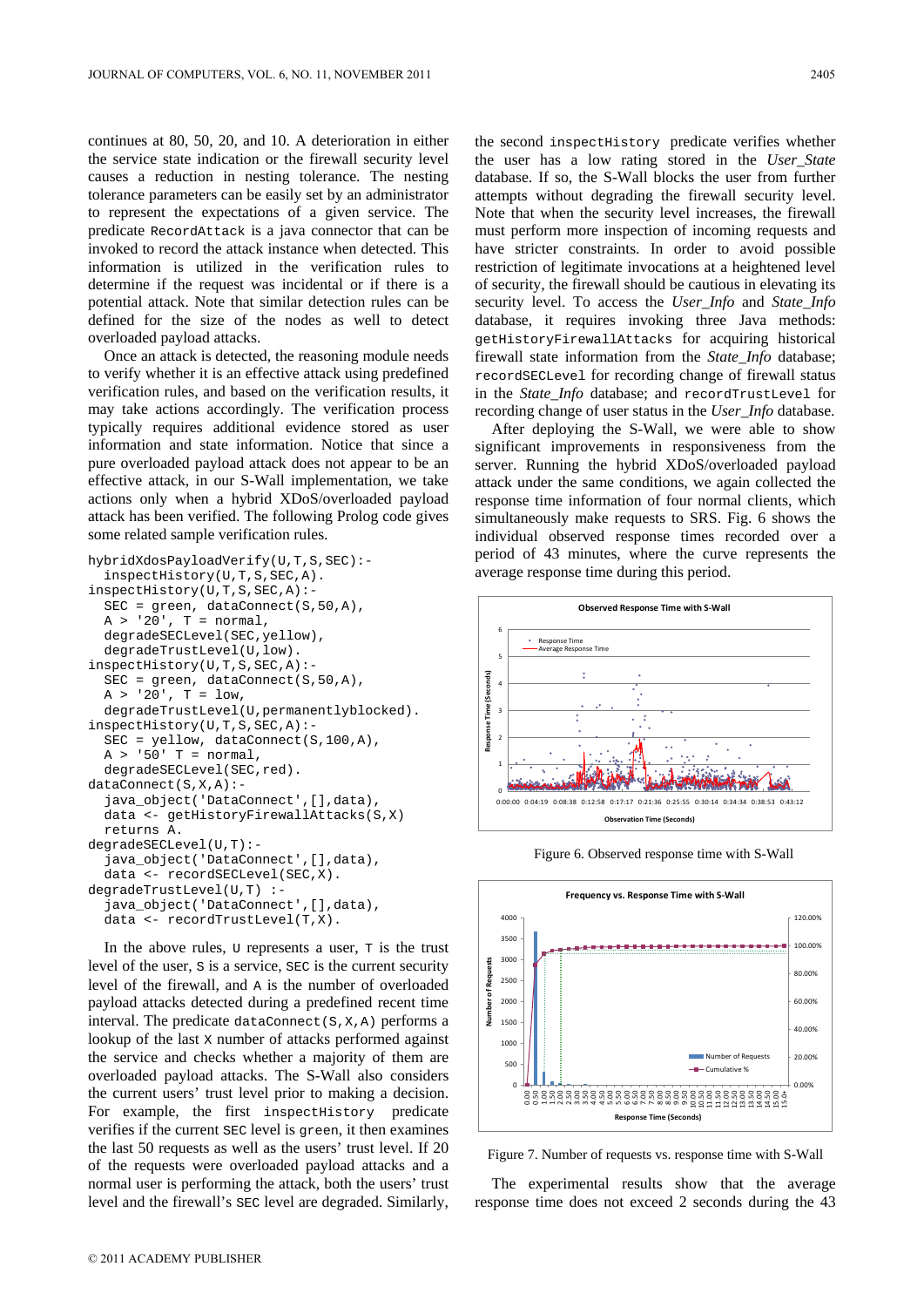minutes testing period, and in most of the time, the average response is below 1 second. In Fig. 7, we categorize the response time into 32 classes with an interval of 0.5 second, and record the number of requests in each category. The curve represents the cumulative percentage of requests for a given response time category. From the figure, we can see that during the experiment, over 93% of the requests take 1 second or less, and over 97% of the requests take 2 seconds or less. Such results indicate the service is functioning properly with reasonable response times. Thus, with S-Wall installed, the SIS service was able to maintain a stable response time even when the SRS service was being attacked.

## VI. CONCLUSIONS AND FUTURE WORK

Service-oriented systems and cloud computing are becoming more and more popular due to their standardized protocols and techniques that enable the efficient integration of loosely coupled applications over the Internet. However, due to the open interface for service-oriented architecture and cloud computing, attacks on web services are more complicated than traditional web-based attacks that can be handled by conventional firewalls. Thus, there is a pressing need to introduce new security mechanisms to protect serviceoriented systems. In this paper, we introduced a security model called state-based XML firewall (S-Wall), which can be used to protect a service provider from various XML-based attacks. We developed a detailed design of the S-Wall security model, and implemented a prototype S-Wall to demonstrate the effectiveness of our approach. The experimental results show that S-Wall can efficiently and effectively detect and defend against various XMLbased attacks. For future work, we will study new types of XML-based attacks and show how their corresponding D&V rules can be modularly constructed and integrated into our current system. We will also consider adopting agent-based technology to introduce more intelligence in S-Wall for detection and verification of more complicated XML-based attacks.

## ACKNOWLEDGMENT

We thank the editor and all referees for the careful review of this paper. This material is based upon work supported by the Chancellor's Research Fund and UMass Joseph P. Healey Endowment Grants, and the Research Seed Initiative Fund (RSIF), College of Engineering, University of Massachusetts Dartmouth.

## **REFERENCES**

- [1] T. Erl, *Service-Oriented Architecture (SOA): Concepts, Technology, and Design*, Prentice Hall PTR, Service-Oriented Computing Series, Aug. 2005.
- [2] D. S. Linthicum, *Cloud Computing and SOA Convergence in Your Enterprise: A Step-by-Step Guide*, Addison-Wesley Professional, Oct. 2009.
- [3] G. Raines, "Cloud computing and SOA," *Technical Report*, Service-Oriented Architecture (SOA) Series, The MITRE Corporation, Oct. 2009.
- [4] Z. Jaroucheh, X. Liu, and S. Smith, "A model-driven approach to flexible multi-level customization of SaaS applications," in *Proc. 22nd Int. Conf. Software Engineering and Knowledge Engineering (SEKE'10)*, San Francisco, pp. 241-246, Jul. 2010.
- [5] S. Mysore, "Securing web services concepts, standards, and requirements," *White Paper*, Sun Microsystems, Inc., Santa Clara, CA, USA, Oct. 2003.
- [6] P. Crocker and B. Thompson, "Integrating WebSphere DataPower SOA appliances with WebSphere MQ," *Technical Report*, IBM Hursley Software Lab, UK, Mar. 2007.
- [7] Reactivity, "Architecting the infrastructure for SOA and XML," *White Paper*, Cisco Systems, Inc., USA, 2007.
- [8] E. Moradian and A. Håkansson, "Possible attacks on XML web services," *Int. J. Computer Science and Network Security (IJCSNS)*, vol. 6, no. 1B, pp. 154-170, Jan. 2006.
- [9] P. Lindstrom, "Attacking and defending web services," *Technical Report*, Spire Security, LLC, Jan. 2004.
- [10] S. Shah, *Hacking Web Services*, Charles River Media, Boston, Massachusetts, Aug. 2006.
- [11] M. O'Neill, P. Hall-Baker, S. M. Cann, M. Shema, E. Simon, P. A. Watters, and A. White, *Web Services Security*, McGraw-Hill Osborne Media, Jan. 2003.
- [12] A. Vorobiev, J. Han and N. Bekmamedova, "An ontology framework for managing security attacks and defenses in component based software systems," in *Proc. 19th Australian Conf. Software Engineering (ASWEC 2008)*, pp. 552-561, Mar. 2008.
- [13] E. B. Fernandez, M. M. Larrondo-Petrie, N. Seliya, N. Delessy-Gassant, and M. Schumacher, "A pattern language for firewalls," in M. Schumacher, *et al.* (Eds.), *Security Patterns: Integrating Security and Systems Engineering*, Wiley, Mar. 2006.
- [14] M. Andrews and J. A. Whittaker, *How to Break Web Software: Functional and Security Testing of Web Applications and Web Services*, Addison-Wesley Professional, Feb. 2006.
- [15] A. Reddyreddy and H. Xu, "Securing service-oriented systems using state-based XML firewall," in *Proc. 20th Int. Conf. Software Engineering and Knowledge Engineering (SEKE'2008)*, Redwood City, San Francisco Bay, California, USA, pp. 512-518, Jul. 2008.
- [16] H. Xu, M. Ayachit and A. Reddyreddy, "Formal modeling and analysis of XML firewall for service-oriented systems," *Int. J. Security and Networks (IJSN)*, vol. 3, no. 3, pp. 147-160, 2008.
- [17] E. Bertino, L. Martino, F. Paci, and A. Squicciarini, *Security for Web Services and Service-Oriented Architectures*, Springer, 2009.
- [18] E. B. Fernandez, "Two patterns for web services security," in *Proc. 2004 Int. Symp. Web Services and Applications (ISWS'04)*, Las Vegas, Nevada, 2004.
- [19] M. Holtkamp, "The role of XML firewalls for web services," in *Proc. 1st Twente Student Conference IT*, Jun. 2004.
- [20] M. Cremonini, S. Vimercati, E. Damiani, and P. Samarati, "An XML-based approach to combine firewalls and web services security specifications", in *Proc. 2003 ACM Workshop XML Security*, Fairfax, Virginia, pp. 69-78, Oct. 2003.
- [21] R. Bebawy, H. Sabry, S. El-Kassas, Y. Hanna, and Y. Youssef, "Nedgty: web services firewall," in *Proc. IEEE Int. Conf. Web Services (ICWS'05)*, pp. 597-601, 2005.
- [22] Forum, *Forum XWall*, Forum Systems, Inc., Retrieved on Feb. 18, 2008, from http://forumsys.com/products\_ xwall.htm.